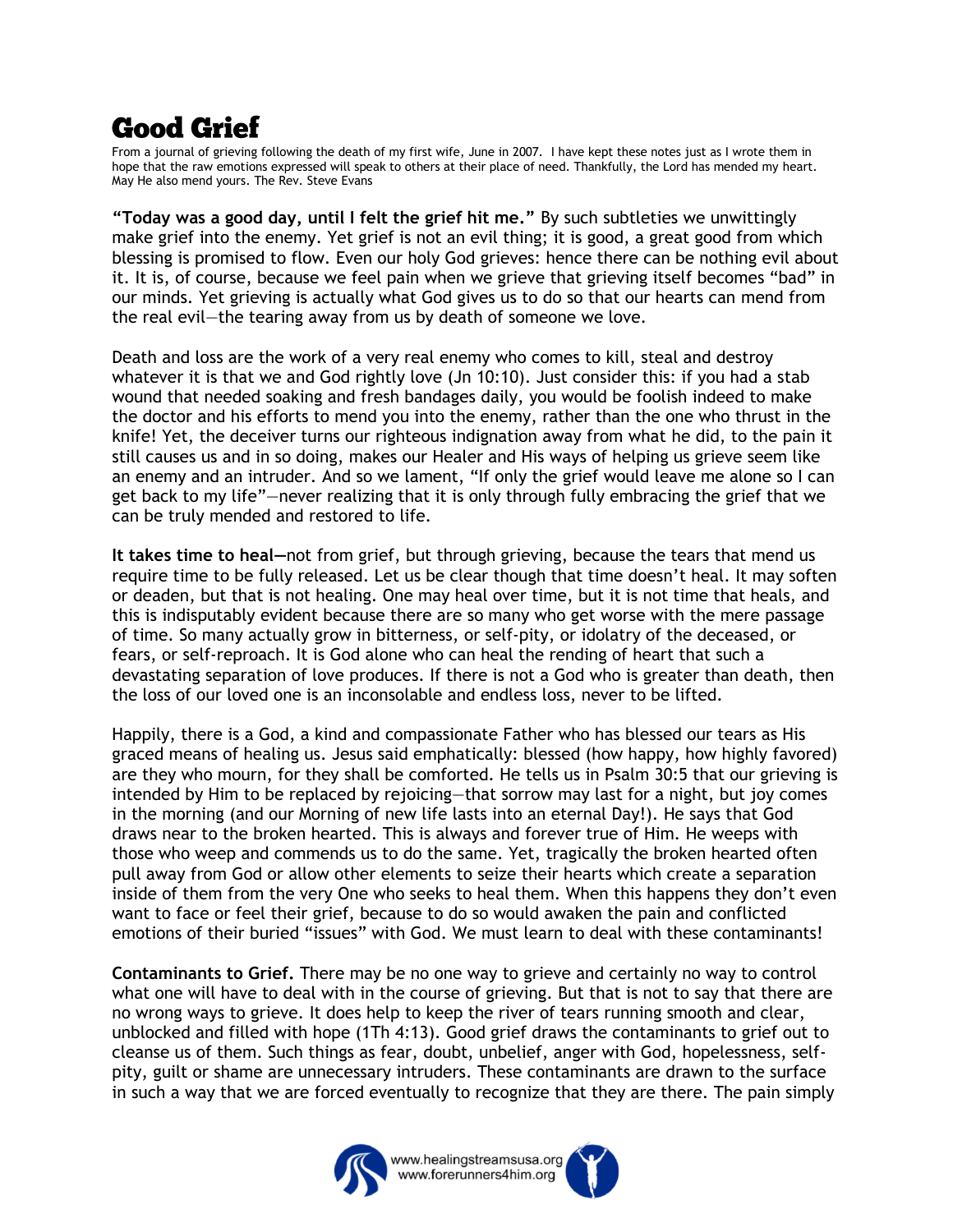reaches points where we cannot deny or repress our secret negative feelings. We then have a choice whether we will deal with them or let them rule over us.

Eventually, the pain of grief brings the suffering heart to God, because it is only God who can mend us of the losses that we encounter through the death of loved ones. No other remedy can do that job. Lesser griefs may be mended by lesser means, but only a great God can heal the heart of the loss of a great love. Once it becomes clear that there is nothing else on earth that can remedy the death of someone on earth, we are compelled to turn to heaven for an answer. This may come in the first few moments or it may take many years. And when the process of grieving does its task of bringing us closer to God, it may be only then that we will notice that there are contaminants in our grief that spoil, hinder or block the relationship with God that we desire to have or need to discover.

In the light of Christ, we come to see the contaminants as the fallen, sin-darkened things that they really are. Until we want God more than these contaminants we will make room for them, excuses for them, allowances for them. But once we begin to want God and His peace again, we know intuitively (by the Spirit) that we will have to let them go. Good grief is meant to bring us to the place where we are willing to accept all that the Father has allowed to take place and trust ourselves once again to His goodness and wisdom. With such acceptance, we are ready to go forward and encounter life again under His loving care.

**The cross of grief and loss.** We have to allow grieving to bring us to surrender, to accepting at a depth level the loss or injustice itself—that it happened, how it happened; the pain it brought; what it did to us and our loved ones; and the failed ways in which we have tried to respond. We come to complete acceptance of all that God allows, not because these were good things and we liked them, but because a thoroughly good and loving God saw reasons why they had to be allowed. Because He chooses to accept (however sorrowfully) what He has to allow, we need to follow in His steps. Jesus at the cross shows us the way: Father, if this cross can't be removed, then because you have accepted that, so will I. Not my will, but Thine be done. So we choose to accept: that He has done nothing wrong; that He is grieving with us; that He has been wounded by these evils more than we have been; that He is determined to bring a greater good out of even the worst evils.

Accept it as fully as you can and bear it as bravely as you can. It is NOT true that this loss is destroying you. Jesus says that the cross of loss (as with all crosses) will bring you into greater life, resurrection life, His life. His life wants to resurrect out of the ashes of death and loss from the inside of our lives. All that is needed is our trust and surrender and our willingness to believe for resurrection. **Their resurrection is not the issue—**not if we have prayed and committed them into His Hands. **It is our resurrection from the cross of their death that is in question.** Will we trust and believe, release the loss to Him, and see what God can do to bring us fully back to life? Our loved ones in heaven surely desire us to receive new life!

**Grief is not an illness.** Pregnancy and grieving are often looked upon as if they were illnesses. The truth is both are very high states of health. They are designed by God to give birth to something of incredible value, or rather someone—a child through pregnancy, and a new and deeper life through grieving. With both there is hard labor, there are moments of great pain, there is a rising sense of expectancy, and there is a long process that lies ahead. The difference is, of course, that pregnancy begins with the physical consummation of love and grief begins with its unwanted physical dissolution. What will the child be like? What will that restored life be like? You will have to wait to see. We can trace the general outlines by